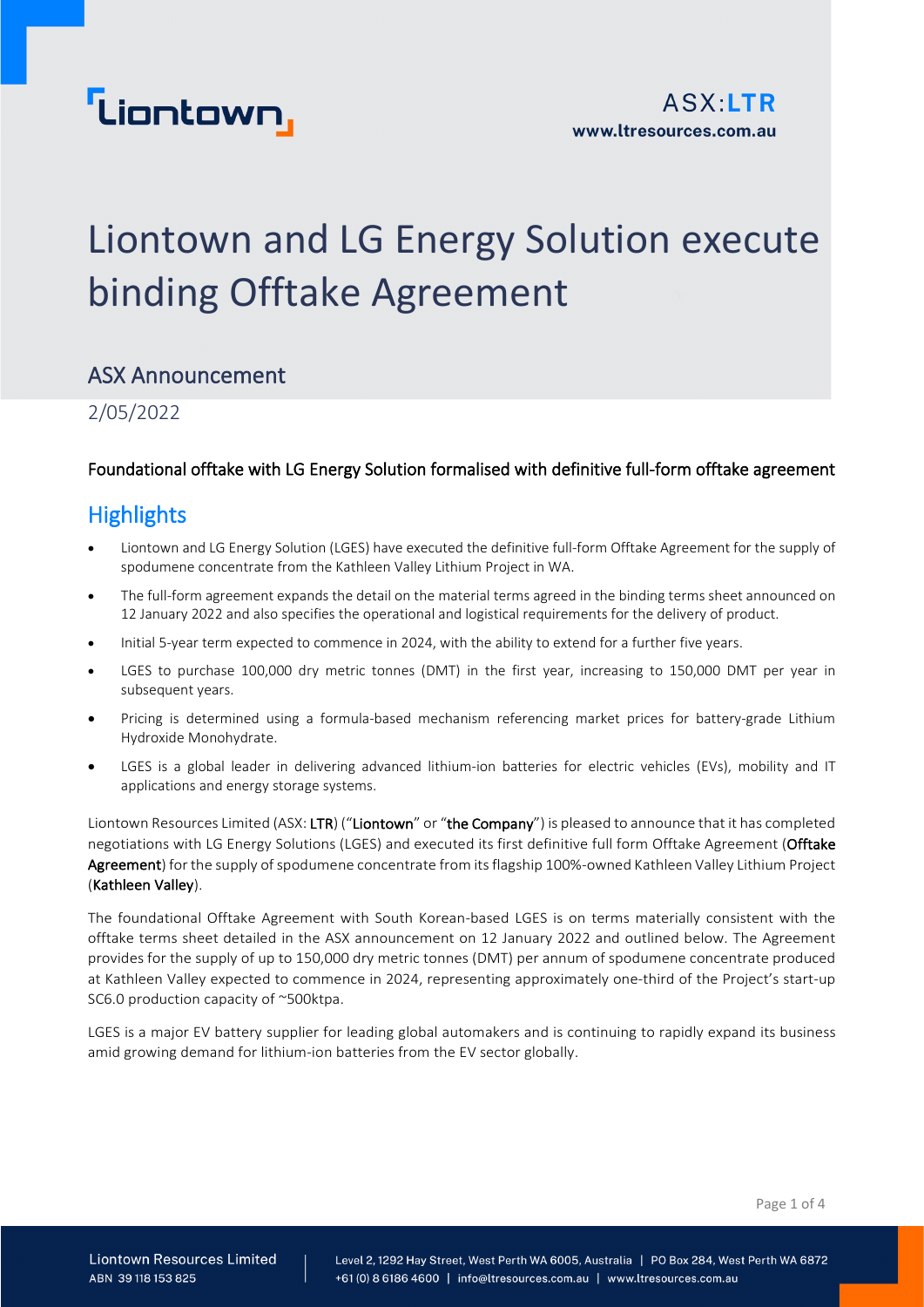# **Liontown**

The completion of the full-form agreement with LGES marks another key milestone for Kathleen Valley, following the signing of an offtake terms sheet with leading EV manufacturer Tesla for the supply of up to 150,000 DMT per annum. Subject to long form documentation with Tesla being entered into, this means that more than half of Liontown's planned production is now covered by long-term agreements with high-quality customers. Liontown continues to progress negotiations with other potential Tier-1 global customers which would complement its offtake strategy.

Kathleen Valley is a new, globally significant, lithium development project located 680km north-east of Perth in Western Australia's premier mining district. Underpinned by a world-class lithium deposit with a Mineral Resource Estimate of 156Mt at 1.4% Li<sub>2</sub>O and 130ppm Ta<sub>2</sub>O<sub>5</sub>, Kathleen Valley is forecast to initially produce ~500ktpa of SC6.0 spodumene concentrate expanding to ~700ktpa. The Project also has an integrated and value-adding ESG focus with 60% renewable power at start-up and a strong working relationship with the Traditional Owners of the land (the Tjiwarl).

Liontown's Managing Director and CEO Tony Ottaviano commented:

*"We are delighted to have concluded negotiations with LG Energy Solution allowing us to execute our first full form Spodumene Concentrate Offtake Agreement for up to 30% of our production. This establishes the foundation for a longterm partnership and we are proud that we will be supplying lithium from the Kathleen Valley Project to LGES, a respected global leader in the lithium battery value chain."*

LG Energy Solution's Vice President, Strategic Procurement, Mr KY Lee, said

*"The Offtake Agreement with Liontown provides for a long-term supply partnership, with Kathleen Valley representing the opportunity to diversify our sources of Lithium with spodumene concentrate from a Tier-1 project in a world-class mining jurisdiction. We look forward to continuing to work with Liontown through project development and operation."*

This announcement has been authorised for release by the Managing Director, Tony Ottaviano.

TONY OTTAVIANO Managing Director

For More Information: Investors: Tony Ottaviano Managing Director T: +61 8 6186 4600 info@ltresources.com.au

Media Inquiries: Nicholas Read Read Corporate T: +61 8 9388 1474 nicholas@readcorporate.com.au

# **Fast charging towards** a low carbon future

Page 2 of 4

**Liontown Resources Limited** ARN 39118153825

Level 2, 1292 Hay Street, West Perth WA 6005, Australia | PO Box 284, West Perth WA 6872 +61 (0) 8 6186 4600 | info@ltresources.com.au | www.ltresources.com.au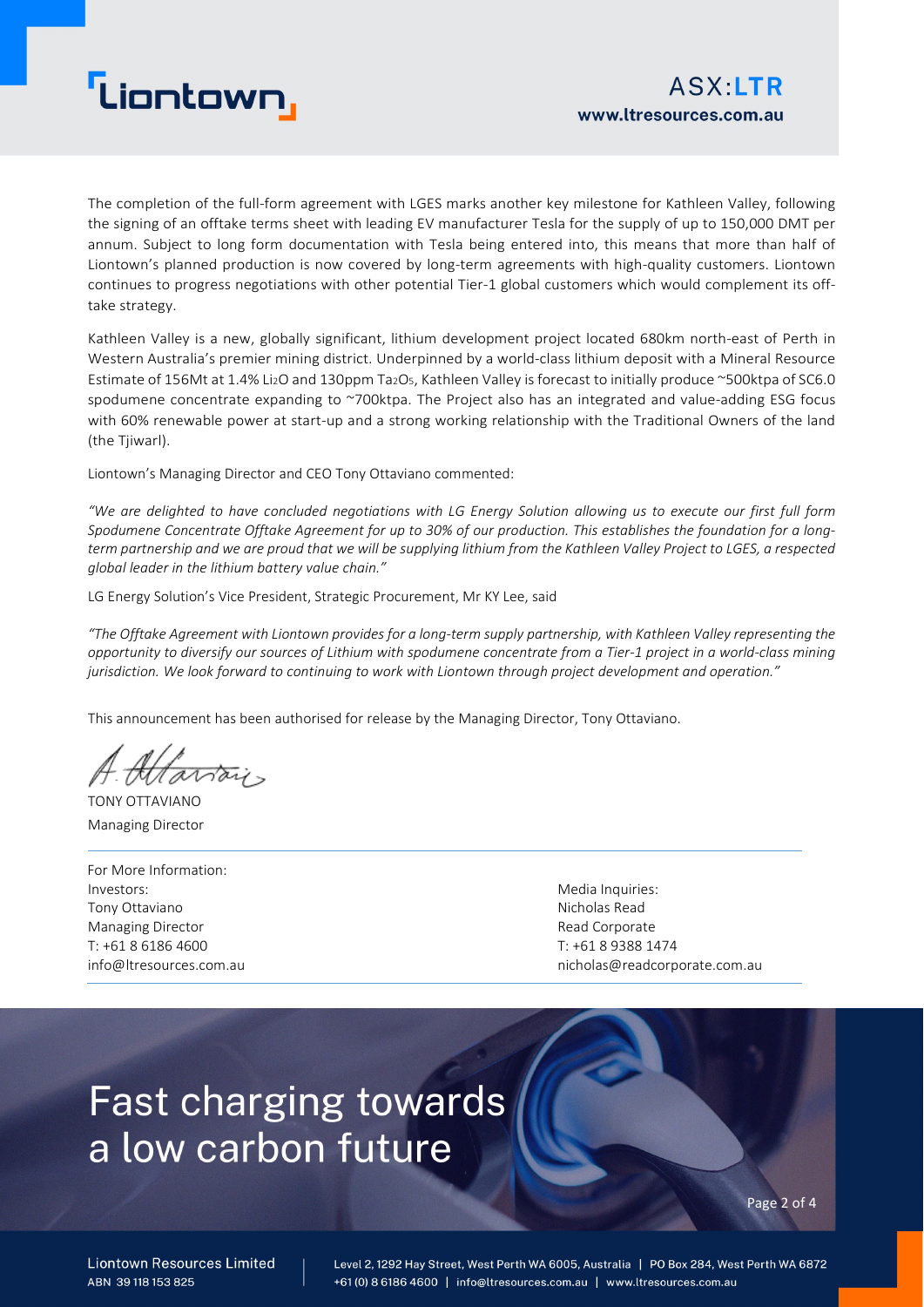

## Material terms of Offtake Agreement:

| Parties:                  | LRL (Aust) Pty Ltd (a wholly owned subsidiary of Liontown Resources Limited) (Seller) and<br>LG Energy Solution, Ltd (Buyer)                                                                     |  |  |
|---------------------------|--------------------------------------------------------------------------------------------------------------------------------------------------------------------------------------------------|--|--|
| Supply Term:              | 5 years from commencement of commercial production to supply. Buyer may terminate<br>the offtake agreement if commercial production has not occurred prior to 1 September<br>2025 (Supply Term). |  |  |
| Extension:                | The Supply Term may be extended for a further 5 years by mutual agreement.                                                                                                                       |  |  |
| Product:                  | Spodumene Concentrate with target specification 6% Li <sub>2</sub> O.                                                                                                                            |  |  |
| Quantity:                 | The Seller has agreed to supply and the Buyer has agreed to take:                                                                                                                                |  |  |
|                           | Year $1 - 100,000$ DMT $(+/- 10\%)$ ,<br>Years 2 to $5 - 150,000$ DMT (+/- 10%)                                                                                                                  |  |  |
| Pricing:                  | Pricing is based on market prices for Lithium Hydroxide Monohydrate.                                                                                                                             |  |  |
| Payment:                  | Irrevocable letter of credit.                                                                                                                                                                    |  |  |
| <b>Suspension Rights:</b> | The Seller shall be relieved of its obligation to supply Product when the Project is under<br>force majeure or placed on care and maintenance on commercially reasonable grounds.                |  |  |

Page 3 of 4